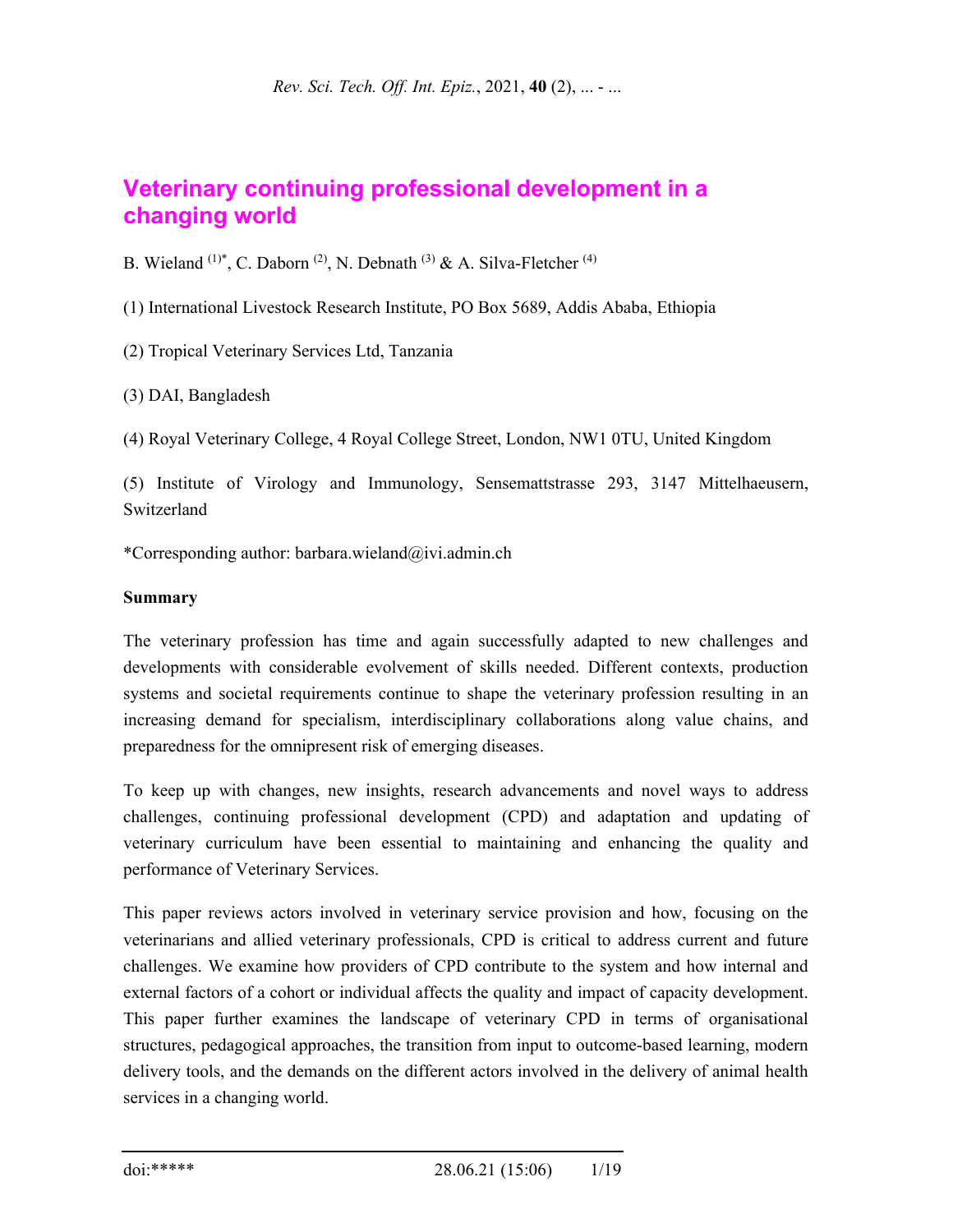We conclude that undertaking CPD is critically important if the quality of veterinary services being delivered is to keep up with the ever increasing and evolving demands the 21st century is bringing. A programme of CPD should therefore be constructed that is tailored to needs of veterinary professionals and allied veterinary professionals within the context of their competency to serve the requirements of their workplace, be that for animal keepers, livestock value chains, national governments or international regulatory bodies. An optimised and successful veterinary sector requires an evidence based CPD programme that keeps veterinarians and other actors involved in animal health service delivery both competent and relevant to the evolving demands by a changing world.

#### **Keywords**

Allied veterinary professionals – CPD – Education – Veterinary continuing professional development – Veterinary paraprofessionals.

#### **Introduction**

History shows that the veterinary profession has progressively evolved with time and has successfully adapted to new challenges and developments. Transformations in production systems and related value chains, increased regulation linked to the growth in cross-border trade of livestock and their products, evolving societal and ethical values, new diseases and globalisation have led to the need for specialisation, collaboration across different disciplines and professionalisation of Veterinary Services. Adjustments in veterinary curricula have been necessary to address the need for new knowledge and skills, but often take time to materialise. Continuing professional development (CPD), 'the systematic maintenance, improvement and broadening of knowledge and skills, and the development of personal qualities necessary for execution of professional and technical duties throughout the individual's working life' (1), for veterinarians and allied veterinary professionals (also referred to as paraprofessionals), provides for a more rapid route towards updating the knowledge and skills required to address the demands for new competencies.

As outlined in Figure 1, the veterinary professional is positioned between demands from its customers for quality veterinary inputs and services, the need to address current and future challenges, regulations that oversee quality of veterinary services, education providers and is influenced by intrinsic and extrinsic factors affecting career-long learning. Building on evidence and examples from Organisation for Economic Co-operation and Development (OECD) countries and low- and middle-income countries (LMICs), the authors discuss possible CPD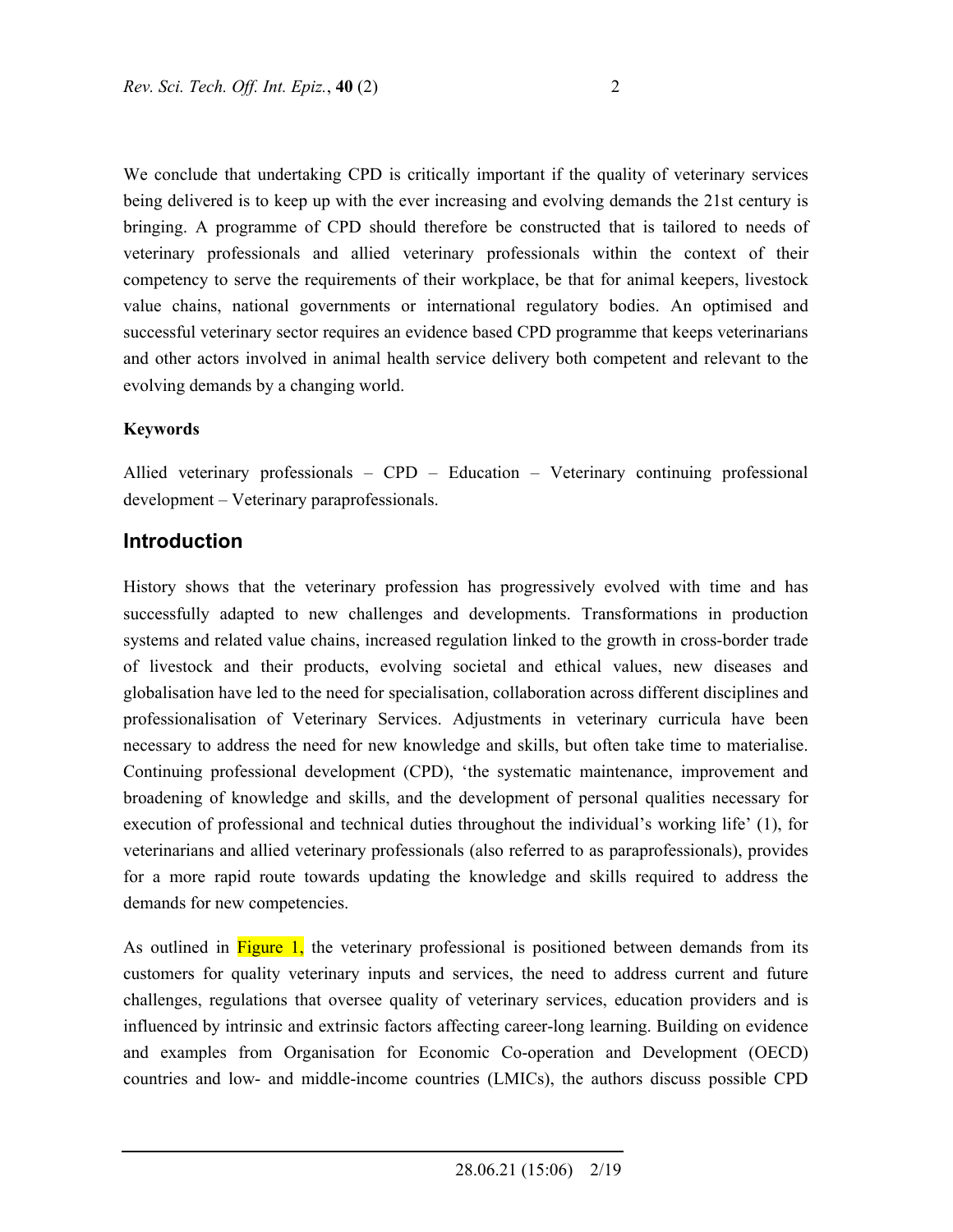structures and approaches to address the linkages presented in Figure 1 and to move from inputto outcome-based learning.

# **Veterinary service delivery actors and skills required**

In accordance with World Organisation for Animal Health (OIE) standards, areas considered within the veterinary domain include clinical services, herd health management, food safety of animal-derived foods and meat inspection, prevention, control and eradication of infectious diseases, and animal welfare. Identification, traceability, and implementation and oversight of animal health related regulations linked to livestock production and trade in livestock and livestock products is another essential area of the veterinary domain.

Whilst veterinarians from countries in the OECD are largely engaged in the private sector for the purposes of delivering private good clinical services, veterinarians in LMICs are mostly engaged in the public sector administering public good services addressing a broader mix of areas in the veterinary domain. This diversity is not reflected in the current pool of available CPD learning resources which are market driven and massively skewed in favour of clinical skills targeted at OECD veterinarians. While playing a central role in providing veterinary services, the veterinarian is not the only player and interacts with other service providers in formal or informal ways with responsibilities that vary in different systems. This reality is of particular importance in LMICs where veterinary professionals have team leadership responsibilities requiring training skills to cascade their technical knowledge and skills to other livestock value chain actors if an integrated and quality controlled veterinary service delivery system is to be achieved. Examining livestock production value chains helps to illustrate the variety of actors involved. These actors play different roles and require specific skills to support the system. The actors and their roles at different nodes of a value chain as illustrated by the examples of poultry production in Bangladesh and extensive livestock production in Kenya (Table I).

The poultry value chain in Bangladesh is characterised by different levels of complexities, which mainly depends on how many brokers, middlemen and traders are involved (2). Key veterinary challenges in these systems are infectious diseases, biosecurity, and scheduling of vaccinations. Further along the value chain, food safety risks are the main concern.

Veterinary services are also essential for the extensive systems of livestock production as practised in the arid and semi-arid lands of Africa. The multiplicity of environmental constraints coupled with zoonotic and endemic livestock diseases cause high levels of morbidity and mortality, particularly in young stock, inhibiting growth rates, creating trade barriers and posing risks to human health. These systems require a combination of sanitary and production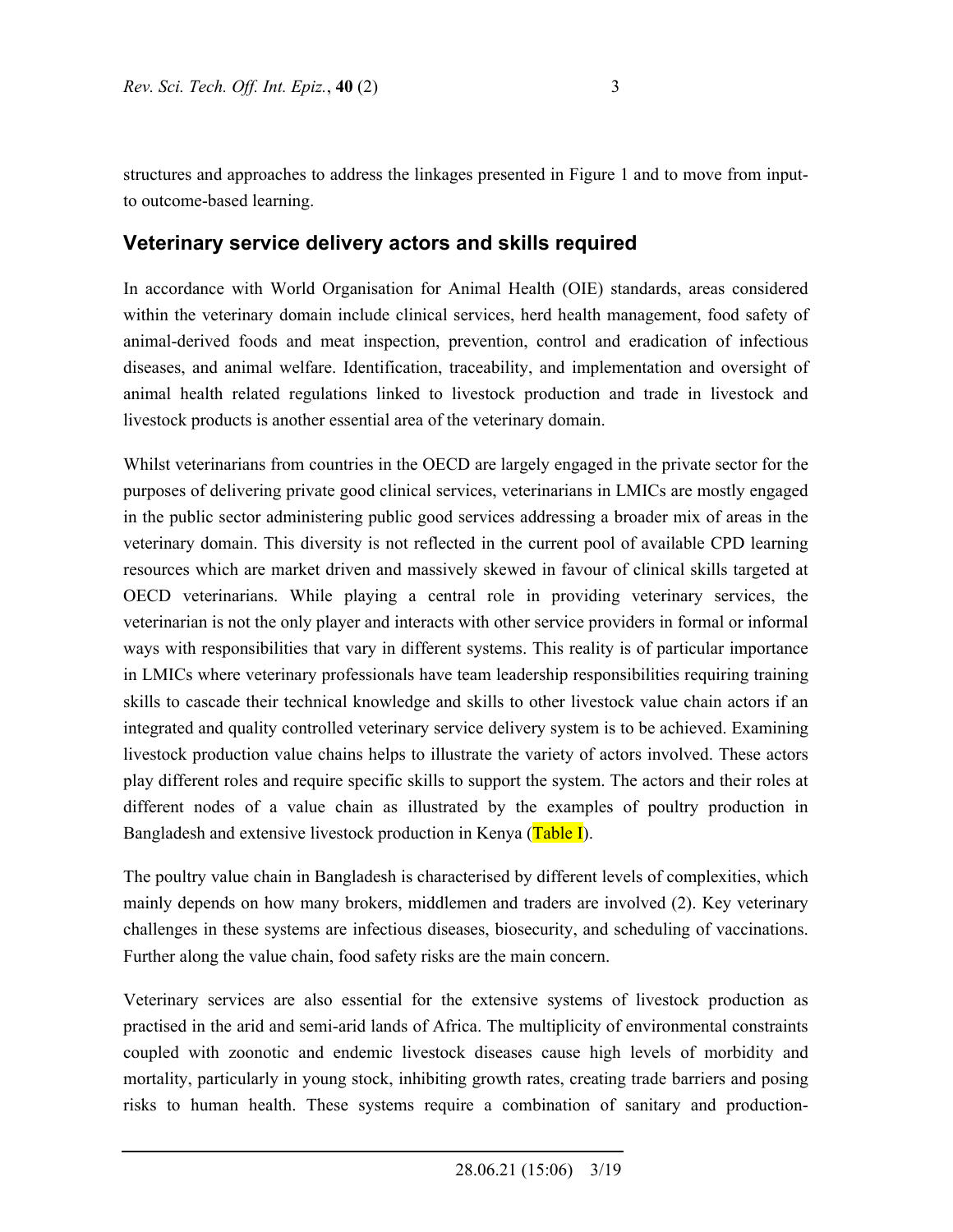orientated skills with a focus on the importance of adopting a multidisciplinary interprofessional approach to enhance market access.

Value chains evolve over time and are a reflection of a changing social and economic environment. These changes also require adaptation of veterinary inputs and services along the value chain, with responsibilities shifting between actors or requiring new skills. It is thus important to constantly monitor these changes in order for the veterinary system of a country to respond and adjust services and training provided.

## **Current and future challenges facing veterinary professionals**

In the discussion of current and future challenges for the veterinary profession, issues outside the direct actions of the veterinarian or allied veterinary professional are becoming increasingly important. Veterinary professionals through their work play an important role in development through contributing to food security, income generation of livestock keepers and protection of public health through zoonoses control. Besides adaptation to changing livestock production systems, which will bring a change in animal health and welfare priorities, veterinary professionals also need to take on board technological advances. All these transitions make a clear case for the importance of undertaking CPD by veterinary and allied veterinary professionals.

The technical item presented at the 87th OIE General Session in 2019 investigated how external factors, such as climate change, affect Veterinary Services and provided a good indication of future challenges for the profession. The study combined expert opinion and views of OIE Members with a high agreement that the main challenges the veterinary profession will face are livestock pandemics, antimicrobial resistance, and zoonoses. Also considered important were issues related to intensifying livestock production, foodborne diseases and animal welfare (3). Other areas that need attention are wildlife diseases and aquatic medicine, given the growth of the aquatic sector as food provider. As seen in OECD countries, with development also comes a shift in pet keeping, which in turn requires new veterinary skills in emerging economies.

To address these challenges, an increasing level of specialisation, interdisciplinary collaborations along value chains, and climate-smart practices are needed. Continuing professional development and adaptation and updating of veterinary curricula are key interventions needed for keeping up with changes, new insights, research advancements and novel ways to address challenges.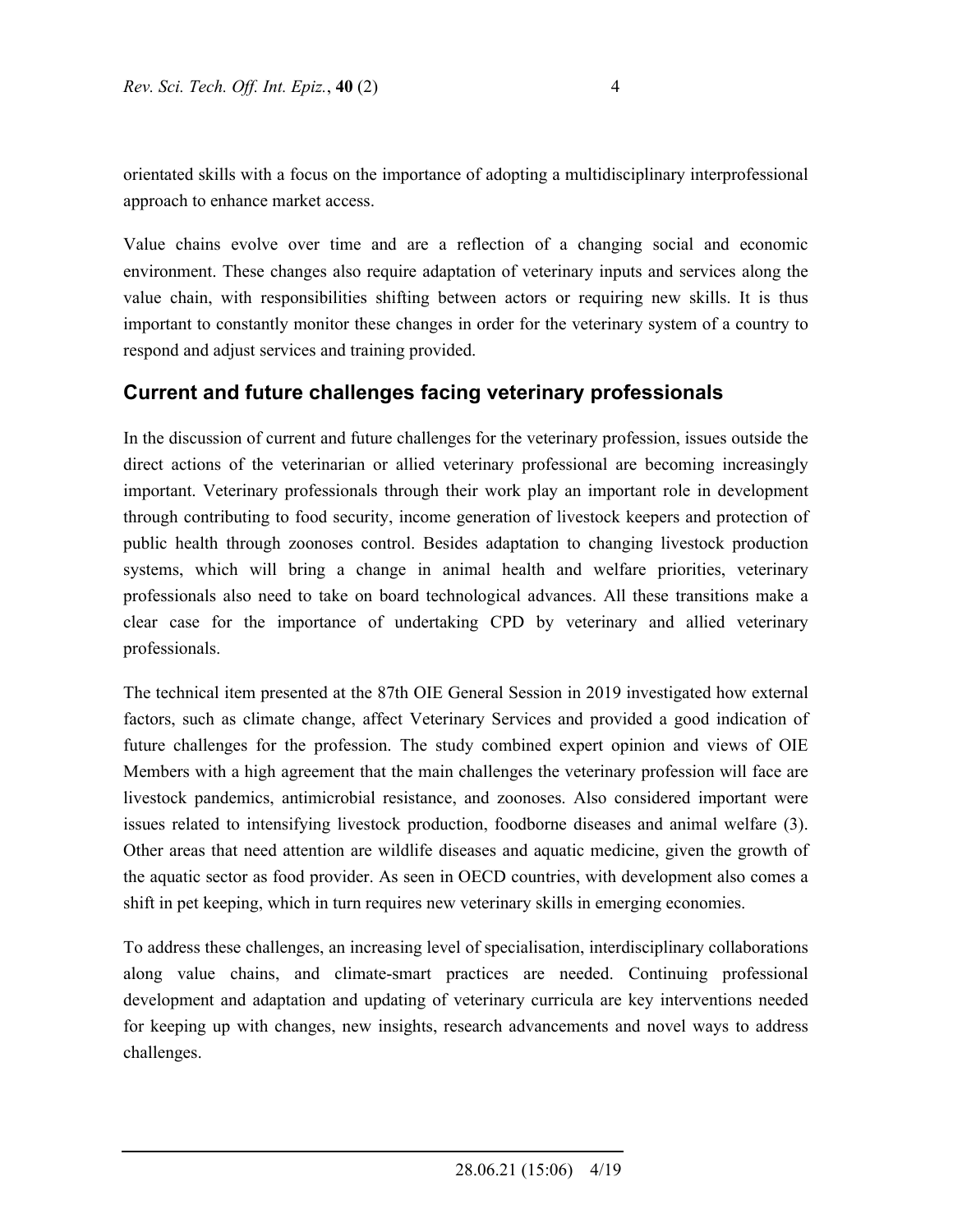#### **Structures of continuing professional development programmes**

As outlined above, the different contexts, production systems and resources demand different skills of veterinary professionals. The content and organisational framework of the CPD undertaken in a given country must reflect this diversity meaning that there is no 'one size fits all' solution. The obligation on a veterinary professional to undertake CPD, as is seen in an increasing number of countries, has developed over time. Initially, it was often simply noted within professional codes of conduct as an expected activity, while nowadays it has evolved into formalised and mandatory systems where the quantity and quality of CPD to undertake is a stated requirement, especially for veterinarians, less so for allied veterinary professionals. Mechanisms of assessment and monitoring of the programme in most cases is administered by a Veterinary Board or Council. While improvement in some CPD programmes has been shown, such as in a large-scale comparative study in the United Kingdom (UK), where mandatory CPD was considered as more effective by graduates in the 2000s compared to those of the 1960s (4), at a global scale challenges remain.

An independent review of OIE Performance of Veterinary Services (PVS) assessments found that continuing education training and staff development programmes for all technical staff, inclusive of veterinarians, allied veterinary professionals and community-based animal health workers, were almost universally poor, with 84% of the countries assessed scoring level 1 or level 2 on a scale of 1 to 5 for this critical competency (CC) (5). The review noted that CPD was mandatory in only a few countries and that most of the continuing education provided was through *ad hoc* training provided by international agencies, non-governmental organisations and donors who tended to focus on their priorities and not necessarily those of the country or the livestock producers. Follow-on PVS assessments showed a marginal improvement in continuing education CC scores, but still fell short of the ideal level 4 of achievement.

The OIE PVS assessments conducted globally show that different modalities of CPD programmes have been set up in different countries with varying success. A considerable amount of evidence from the health professional sector suggests that commonly used 'input-based' CPD activities are ineffective to improve practitioner performance and health service outcomes (6, 7, 8). Traditional input-based teaching for CPD includes lectures that are episodic and nonreinforcing, with minimal interaction between learners and providers, and with too much emphasis on the acquisition of CPD point targets or certificates. Recent developments in CPD emphasise an outcome-based model of learning and consider novel or improved competencies as favourable outcomes (9). This is increasingly being recognised in newly developed CPD programmes which use assessments and longer-term study projects to ensure quality and use the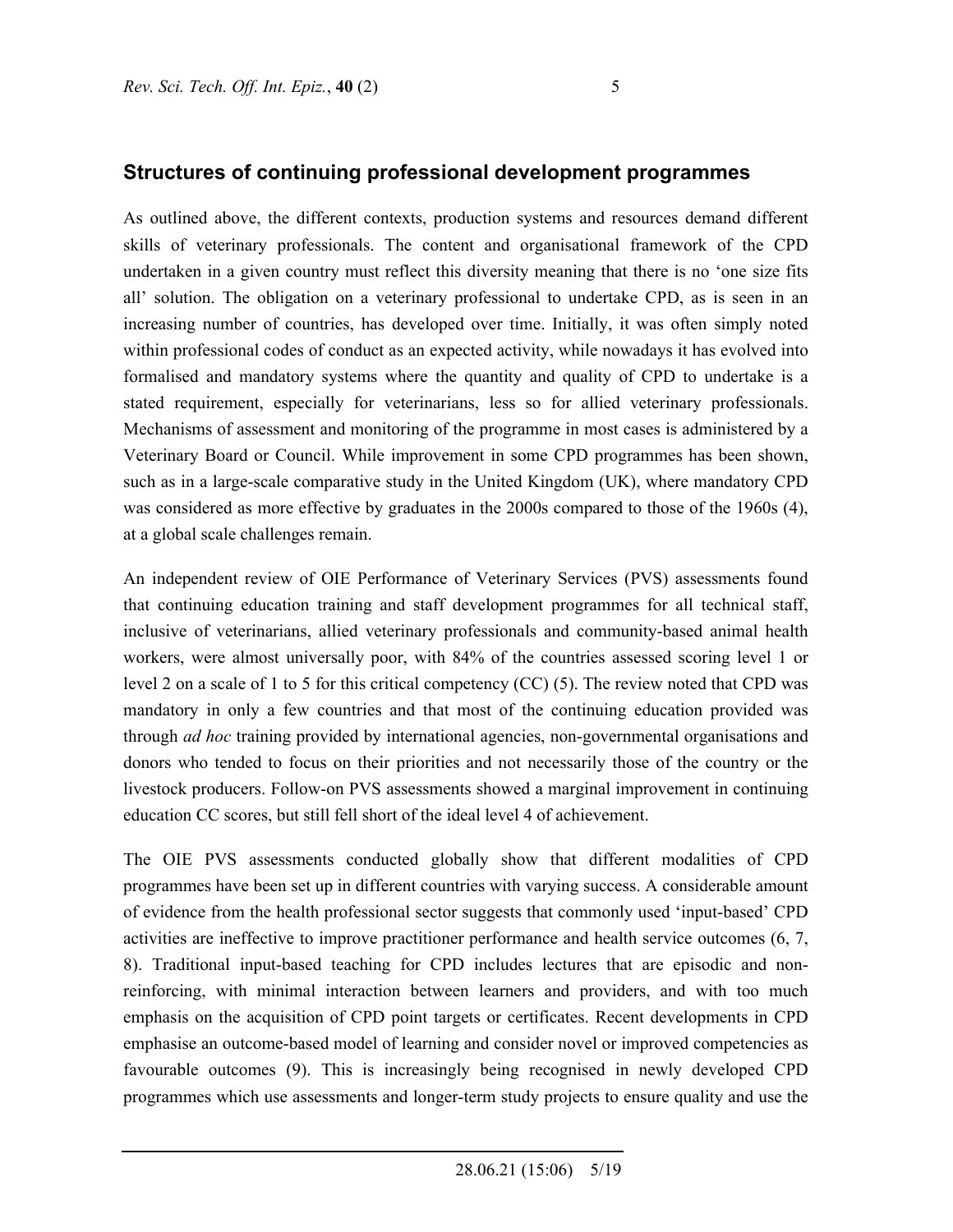traditional credit points to monitor if sufficient training has been completed. Table II provides some examples of old and newly developed CPD programmes.

Modern CPD programmes including models of the European Board of Veterinary Specialisation or the UK Certificate in Advanced Veterinary Practice (CertAVP) can serve as examples to produce the veterinary specialists needed to economically important livestock value chains outside OECD countries. Twinning programmes offer an opportunity to share such experiences with LMICs. The OIE veterinary education twinning programme established in 2013 (10) within the wider OIE initiative to improve the capacity of Veterinary Services in LMICs has led to 12 veterinary education twinning projects between a parent establishment (developed – accredited and established) and a candidate establishment (developing – aspiring for international accreditation) with success becoming evident (11).

A weakness in some of the CPD systems adopted is that the learning programme is not focused on an individual practitioner's personal development needs/desired career path, but is simply a points gathering exercise from attendance at charged, input-based 'CPD Events' such as conferences. Likewise, whilst there are often penalties in place, such as deregistration, for noncompliance, there are rarely positive incentives such as salary increments or preferential selection for further training or promotion based on CPD performance. In addition, CPD in some instances is not a requirement for public sector veterinary personnel, with consequent impact on competencies and readiness to consider and adopt new ideas, while in other countries, such as Bangladesh, CPD is only mandatory for government veterinarians.

What counts as CPD varies from country to country, trending towards a more expansive attitude as evidenced by the latest Royal College of Veterinary Surgeons (RCVS) guidance that states, 'Anything that is relevant to you, as a veterinary professional, can be counted as CPD so it does not have to be clinically related or formal learning.' Equally variable is the method of undertaking CPD, ranging from face-to-face tuition to remote online e-learning, with the latter very much in the ascendancy for relevance, affordability and convenience reasons. Whilst internet accessibility and speeds can still be challenging in both OECD and LMICs, the majority of users in both economies enjoy a rapidly improving online experience opening the door for increased use of digital tools and platforms for information searches, knowledge transfer, ideas exchange and communication in general.

Good CPD practice is embodied in formal CPD frameworks that offer CPD credit hours towards postgraduate certificates and/or diplomas, setting the individual learner on a pathway towards recognition and qualification as a specialist in a chosen area of the veterinary domain. There are several countries which offer pathways towards specialisation in selected subjects open to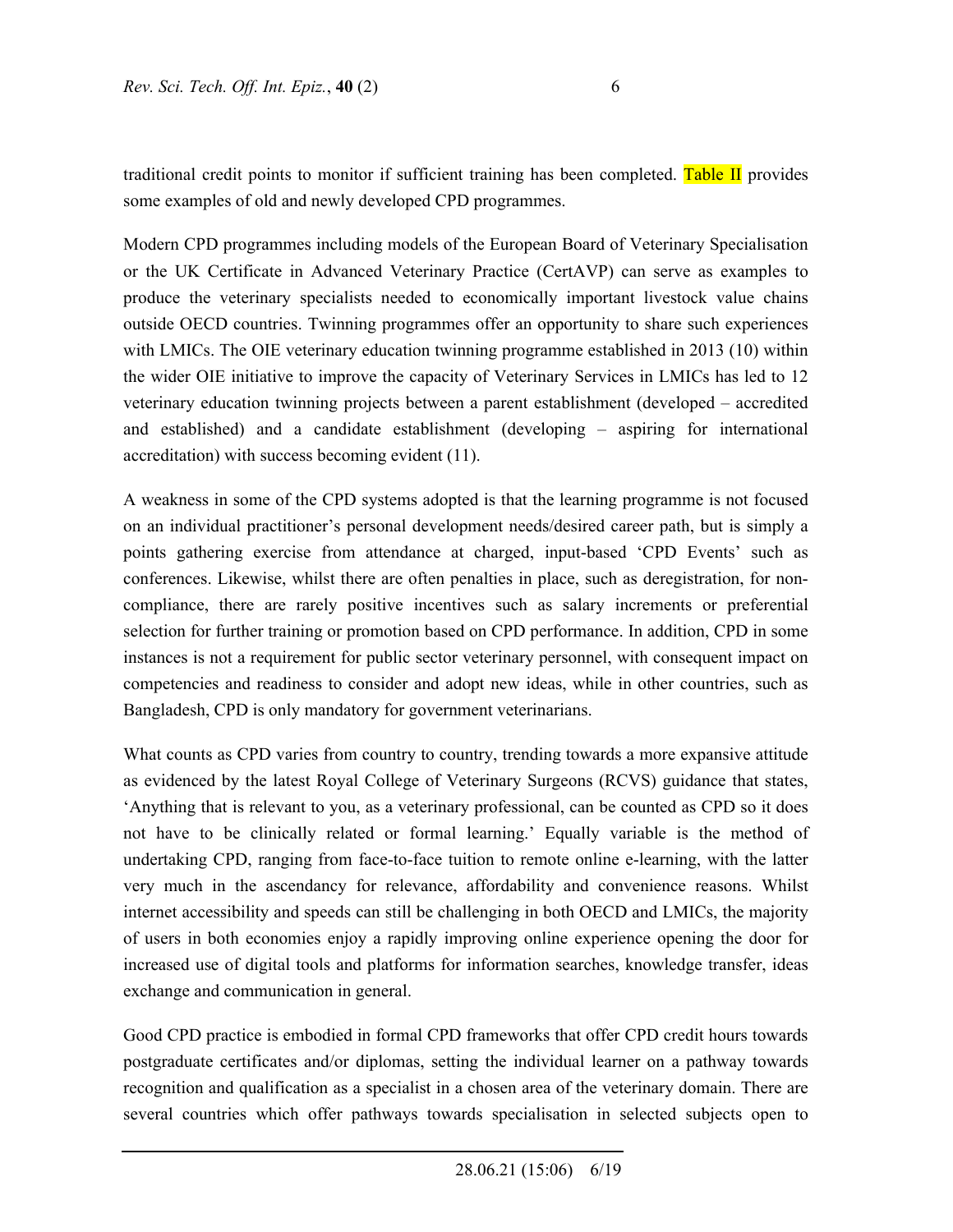veterinarians and these tend to be linked to professional postgraduate programmes offered by veterinary schools, such as the programmes offered in Nigeria leading to the award of a fellowship of the College of Veterinary Surgeons (www.lasu-info.com/2019/06/cvsnpostgraduate-admission-form.html) or fulfil given criteria for recognition as a specialist as listed by the South African Veterinary Council (www.savc.org.za/). Similarly, in Asia, the newly established Bangladesh College of Veterinary Surgeons offers fellowship status through a board examination process (**bcvsbd.org**).

Apart from the introduction of systems to monitor and assess compliance with CPD requirements, some countries appraise the quality of a given CPD programme, where delivered by a CPD provider, and certify that it is current and meets fundamental quality and relevance standards (Table II).This can be the function of a given country's Veterinary Board or Council, as is the case in Kenya where the Kenya Veterinary Board requires that every continuous professional development provider must be registered with the board and apply for approval and determination of credit point worth of the intended activity (kenyavetboard.or.ke/continuousprofessional-development-cpd/). Elsewhere this process is coordinated through an independent regional authority, as in the case of the Veterinary Continuous Education in Europe (VETCEE), which runs an accreditation scheme for structured CPD for veterinarians (www.fve.org/vetcee/).

### **Enablers for continuing professional development**

The CPD programmes that focus on the individual learner need to take into consideration other factors that are essential for making a change. Veterinary services are social acts that take place in highly complex systems comprising different actors and thus require a team approach to training (12).

When considering CPD for different actors in the value chain, different skills and competences must be identified. The underlying pedagogical approaches should also reflect these differences. Although all the actors in the value chain can be considered as adult learners, the same andragogical assumptions and principles of the adult learner (13, 14) cannot be applied given likely differences in the level of academic development and working perspectives of different actors. Some veterinary professionals in the value chain may have an interest in their own development and an ability to develop self-directed learning (15). They may also be more experienced in learning and assessment. The same cannot be assumed for some other actors in the value chain, for example farmers or community animal health workers. They may have a wealth of experience and are looking for CPD training appropriate to help solve immediate and practical problems. All actors, however, have the common need to balance the demands of work with CPD. They require bespoke training that is directly related to their individual and employer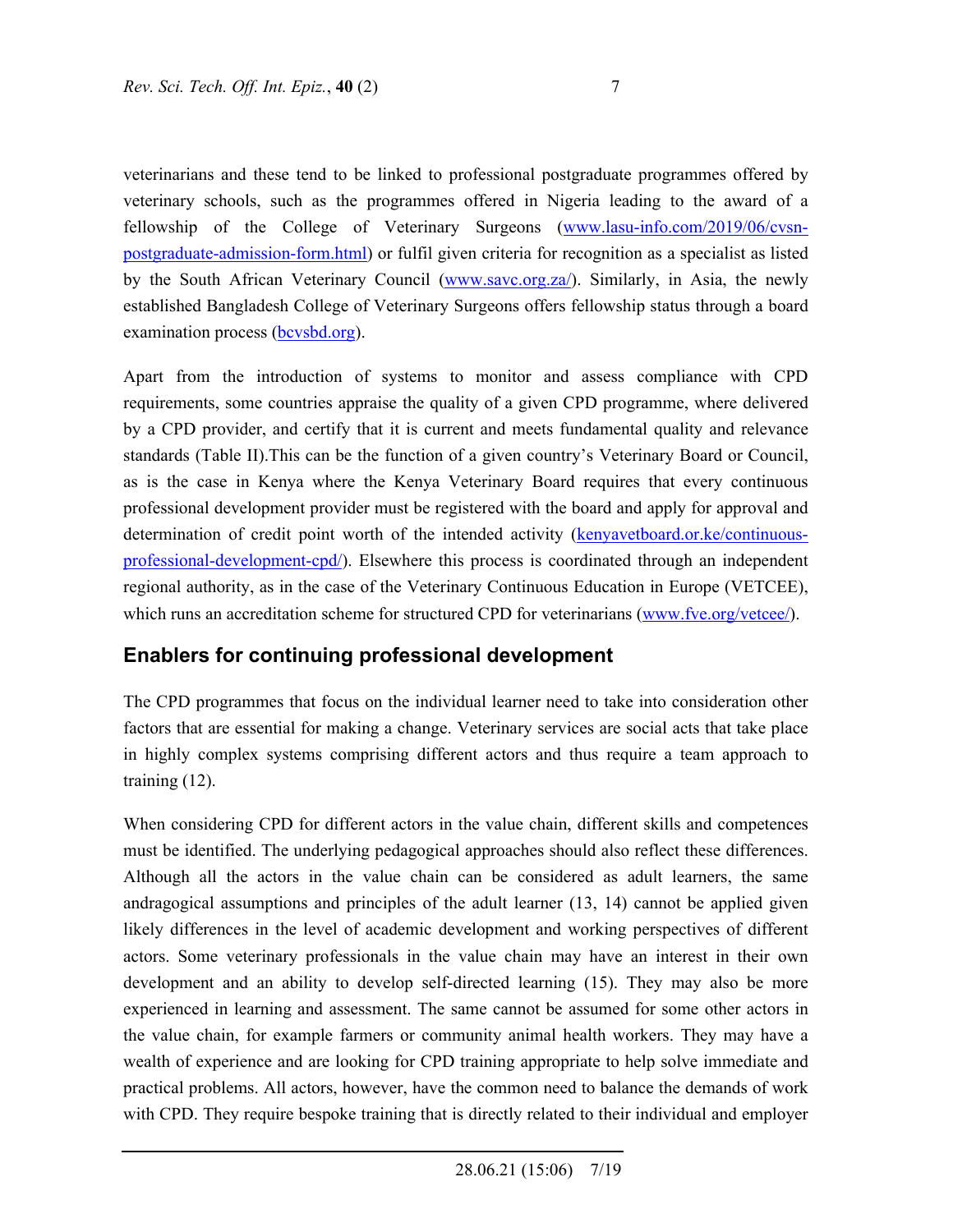needs. Designing and delivering effective CPD requires an in-depth understanding of the *in situ* problems and the social and economic barriers facing potential trainees (16, 17). Arguably the most effective form of CPD is through a system of 'learning by doing' where an applied study is undertaken to enhance knowledge and skills in the work being performed or subject area of intended specialisation. Ideally, this form of learning should be mentored by an appropriate expert and work assignments assessed and formally reviewed. There is a win-win opportunity for such expertise, resident in academic and research institutions, to be become actively engaged and updating their own knowledge base in mentoring practitioners towards acquiring expertise in their chosen field of study.

Another model for the delivery of CPD to other actors involved in providing veterinary services can be built around a system of recognition and support for cascading new skills and knowledge from veterinarians to allied veterinary professionals to community-based personnel. This approach has both practical and cost-efficient benefits and merits being widely adopted as the CPD method of choice for livestock value chains and extensive livestock production systems. Inherent in this approach is the need for 'Training of Trainer' skills and an understanding of the pedagogical approaches appropriate for and sensitive to language barriers and illiteracy, for adult learning and the environment in which these are best imparted. This can, for example, be integrated into CPD programmes for veterinarians. This model can be practiced across various systems of delivery inclusive of face-to-face, online and workplace environments. Peer guidance for 'on the job training' and 'learning by doing' has the added value of strengthening interprofessional working relationships enhancing complementarity and reducing conflicts over roles and responsibilities.

It is well established that reflection is an important component in learning for personal and professional development (18, 19, 20). In addition, it is sometimes necessary to 'unlearn' some behaviours and beliefs in order to develop and improve (21). Reflections by the student on their assumptions and practice are therefore essential in CPD. Developing reflective practitioners is the central philosophy of the new approach proposed for CPD by the RCVS in the UK, which builds on the four-stage model of self-assessment, career exploration, decision-making and implementation planning, is used in training medical graduates (22). Under this framework, the way CPD compliance for veterinarians and veterinary nurses is assessed has changed with the introduction of a new outcome-based learning model comprising four components – 'plan, do, record and reflect', with a focus on the quality, impact and relevance of the CPD being undertaken (www.rcvs.org.uk/lifelong-learning/continuing-professional-development-cpd/). Setting out a CPD plan and, once undertaken, providing a written or oral reflection on the learning impact are key innovations introduced by the new assessment model. The latter seeks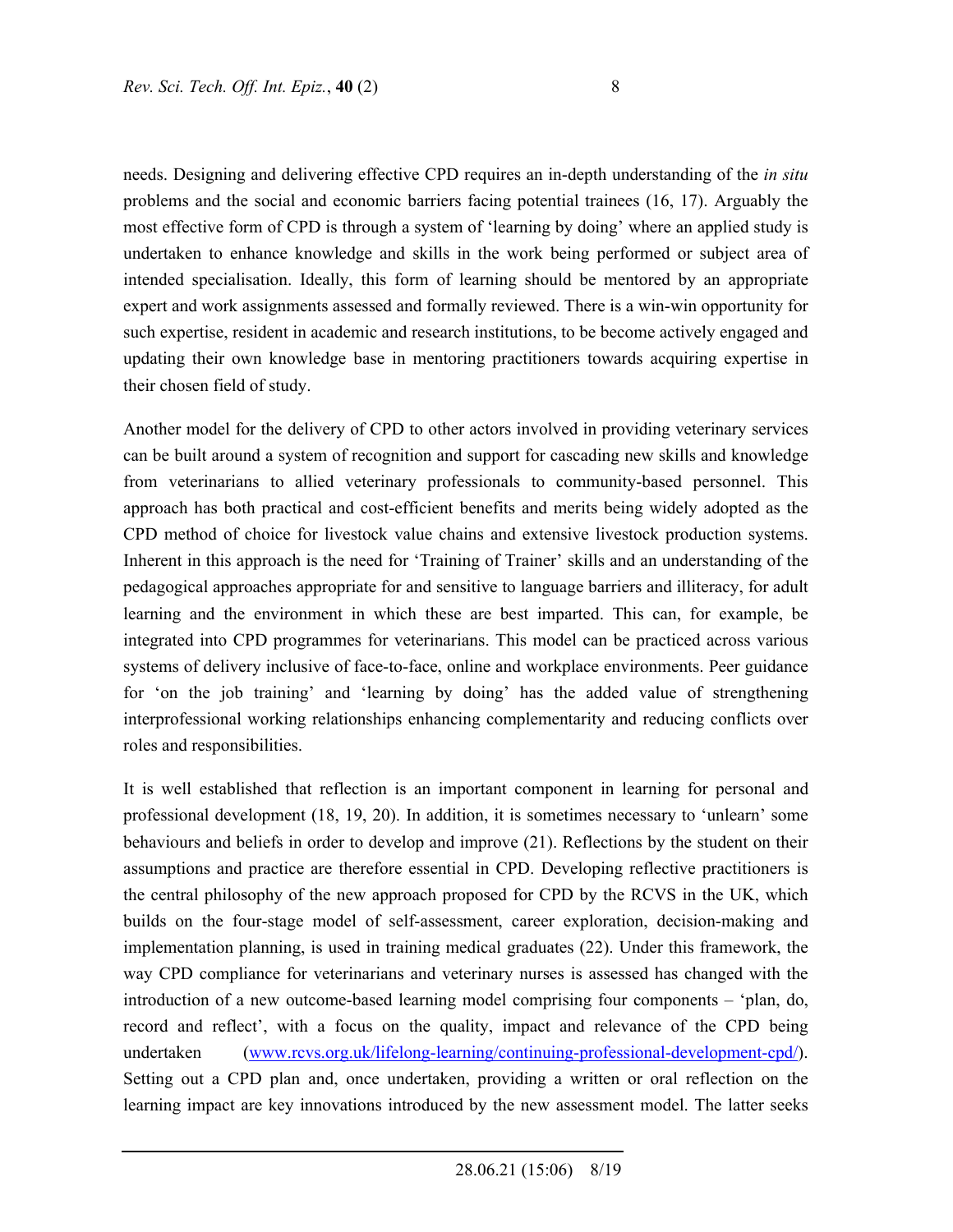information on how the CPD related to given learning needs and plan, what were the key things learned and what impact has the CPD had in terms of professional development or work performed. Evidence from other health professionals also provides support for this approach (23).

Novel CPD structures also allow different delivery modalities such face-to-face workshops, online courses (24), webinars combined with discussions, recorded lectures, podcasts, audiobased radio programmes, and blended learning approaches based on face-to-face workshops and hands-on training. Mobile phones or web-based platforms offer new opportunities to avoid heavy bureaucracy in monitoring progress of registered veterinarians in their CPD. Such an example is the '1CPD' recoding platform in the UK (www.rcvs.org.uk/lifelong-learning/continuingprofessional-development-cpd/access-1cpd/).

Successful models using participatory approaches have also been described from the health sector (16, 25). CPD for the veterinary sector is designed and delivered by private corporations, universities, international organisations and relevant government departments (see Table II for examples). The trainers who develop CPD for field veterinarians are often university-based educators and researchers and they often lack the same in-depth understanding of *in situ* issues. They are, however, well placed to develop the confidence and skills in field veterinarians to construct their own knowledge that can influence practice (26).

A cost-efficient method for face-to-face workshops was found in Bangladesh in the form of a conference bringing together hundreds of veterinarians with different job descriptions (27). The conference consisted of plenary sessions and specialised lectures on relevant topics for the evolving veterinary sector in the country (reference to newsletter). Although hands-on practice based, interactive face-to-face workshops are considered more effective in CPD delivery, distance learning as a delivery mode has been evaluated as satisfactory for health professions (28) and offers opportunities to access training materials from different countries and allows more flexibility. The benefits of veterinary CPD distance learning have been recognised at societal and personal levels (29). There is a wealth of information available to support self-study accessed by online search engines. These channels are conditioned by the speed, distribution and affordability of internet services available, which can be variable and challenging in both OECD countries and LMICs though, as noted above, to a diminishing amount as the technology driving these services continues to rapidly improve. The Commonwealth Veterinary Association provides a comprehensive list of online self-learning sites (www.commonwealthvetassoc.com/links/). Other CPD opportunities are provided by over 60 OIE Collaborating Centres which offer scientific expertise and training opportunities either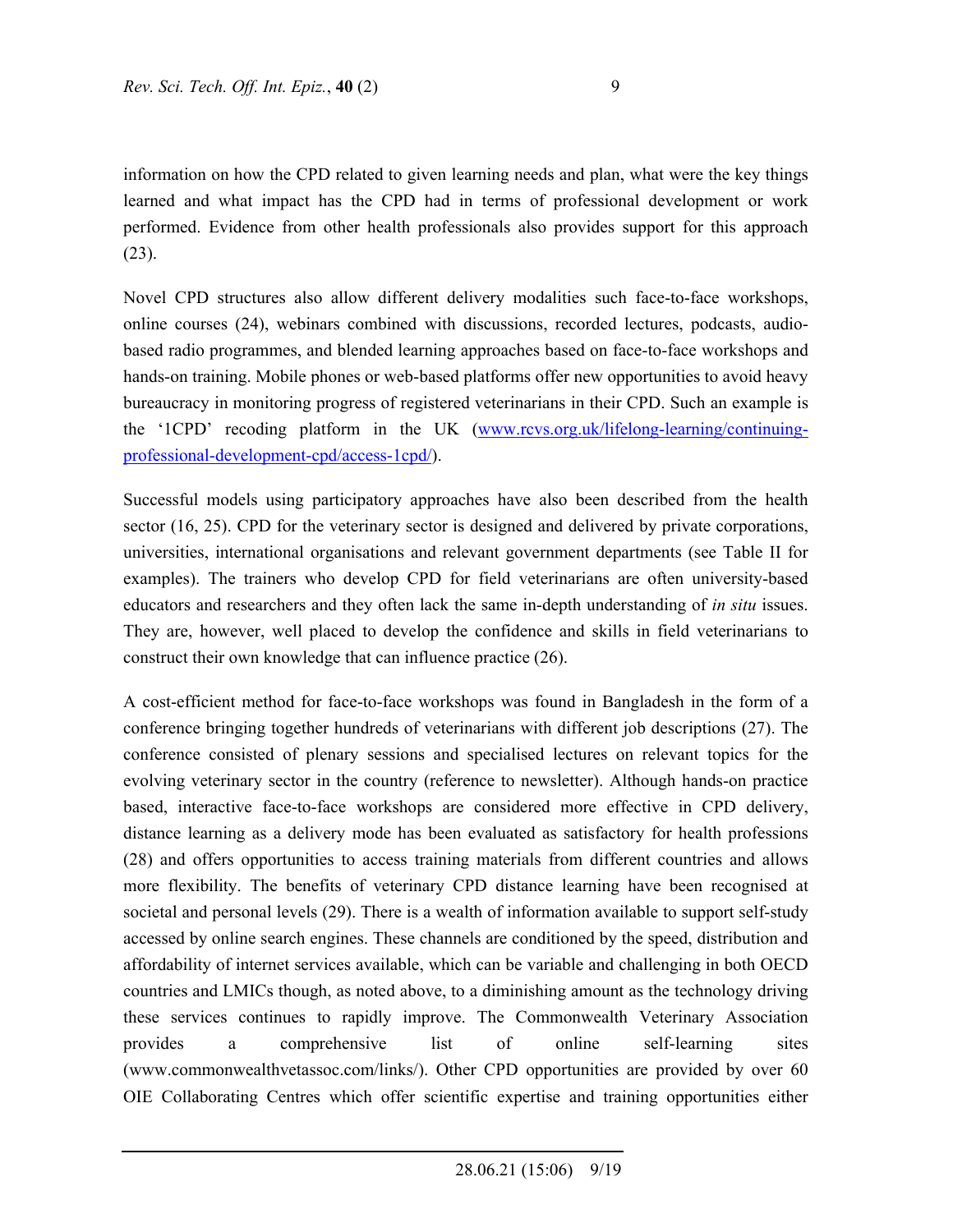within countries or globally on a variety of topics relevant for the veterinary sector (www.oie.int/en/what-we-offer/expertise-network/collaborating-centres/).

In the planning and running of CPD programmes, it is important to understand the motivation of trainees to participate in the programme. These factors can be classified as extrinsic and intrinsic motivators (4, 30). Intrinsic motivators relate to the self-motivation for professional development and improving one's skills and knowledge. Programmes that allow individual preferences to be addressed positively impact on the motivation of the trainee. Recent advances in veterinary curricula focus on fostering skills related to lifelong learning with the aim of strengthening the motivation of the individual to seek CPD and not having to rely on external motivating factors.

External motivators include penalties or deregistration if CPD targets are not met. Positive external factors could be the prospect of promotion, increased recognition of clients, or receiving payments for participating and concluding trainings. Certification and diplomas for specialisation are routes by which veterinary professionals can focus their CPD towards gaining specialist status and further their careers.

Perceived barriers to participation in CPD among veterinarians include the timing and relevance of events, traveling distance, money, workload, stage of career, family demands, lack of information about available courses, and poor previous experiences (31, 32, 33).

Also important to note are efforts of the OIE in supporting CPD for veterinary and veterinary paraprofessionals by providing guidelines and recommended competencies to prioritise. This has also helped to focus investments from funders to strengthen such systems in LMICs.

### **Conclusions**

An optimised and successful veterinary sector requires an evidence-based programme of CPD that fulfils the needs of all actors involved. The CPD being undertaken should update, strengthen and be highly relevant for the knowledge and skills required by veterinary professional and allied professional engaged in the delivery of private and/or public good services. Market forces should drive the motivation to use CPD to improve service supply to the private sector whilst incentives by way of promotion, salary increases and further training are needed to motivate improvement in supplying services to the public sector, Whilst it is valuable for CPD to be used to achieve set professional and allied professional standards of competency in the workplace, practitioners should be actively encouraged to build on these basic competencies into given fields of specialisation as dictated by market needs. All actors in livestock value chains must be trained and identifying and monitoring this training is part of the responsibility of veterinary service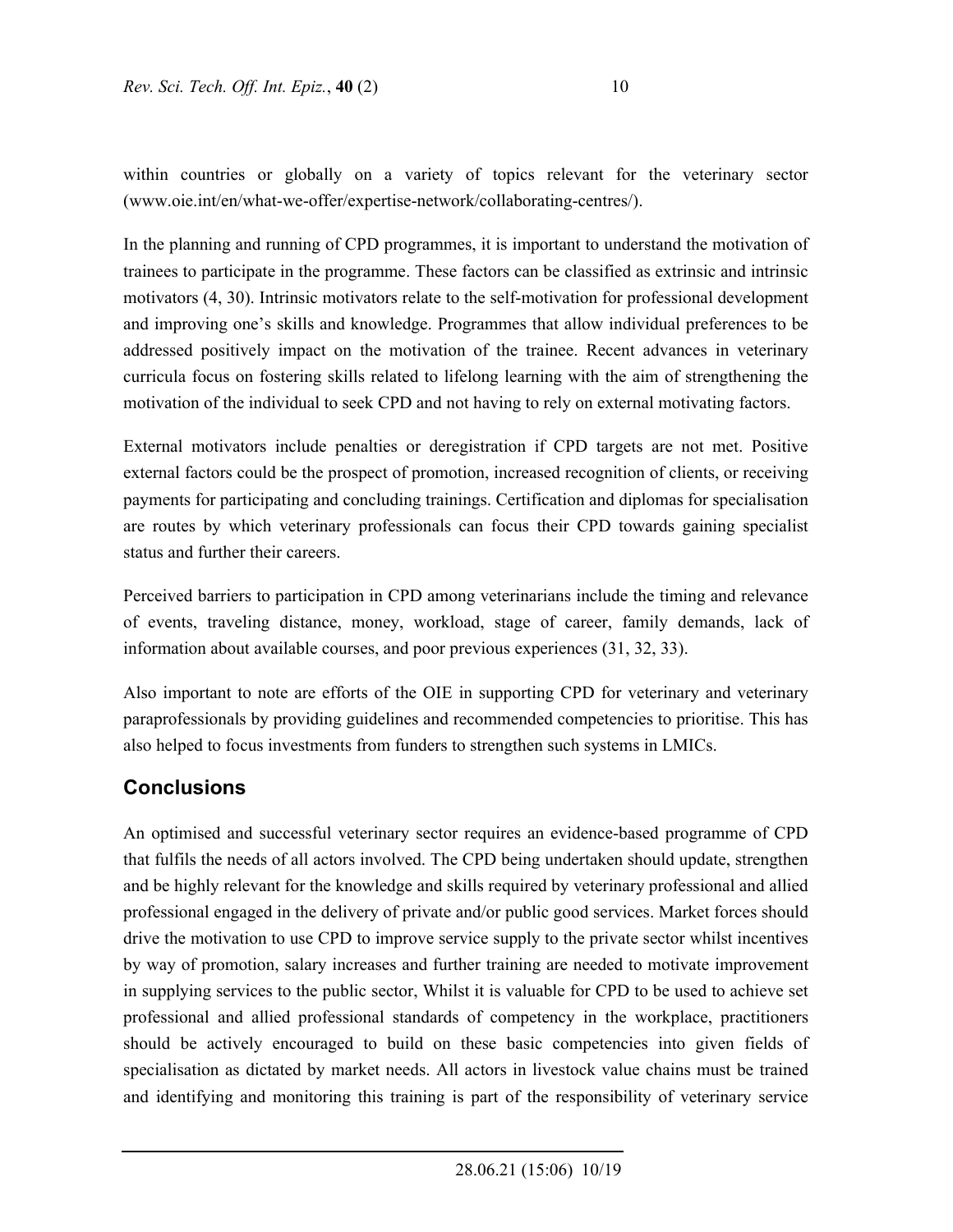providers. Advances in digital tools offer opportunities to access high quality training, even in remote areas, both in OECD countries and LMICs but such training will need to undergo regular reappraisal to ensure that it is up-to-date and relevant for a given setting or country, and continues to address the specific needs of a changing world.

### **References**

- 1. Friedman A., Davis K., Durkin C. & Phillips, M. (2000). Continuing professional development in the UK: policies and programmes. Professional Associations Research Network, Bristol, United Kingdom.
- 2. Høg E., Fournié G., Hoque M.A., Mahmud R., Pfeiffer D.U. & Barnett T. (2018). Competing biosecurity and risk rationalities in the Chittagong poultry commodity chain, Bangladesh. *BioSocieties,* **14**, 368–392. doi:10.1057/s41292-018-0131-2.
- 3. Grace D., Caminiti A., Torres G., Messori S., Bett B., Lee H.S., Roesel K. & Smith J. (2019). – How external factors (e.g. climate change, conflicts, socio-economics, trading patterns) will impact Veterinary Services and the adaptations required. *In* 87th General Session of the World Organisation for Animal Health (OIE), 26–31 May 2019, Paris. OIE, Paris, France. doi:10.20506/TT.2984.
- 4. Dale V.H.M., Pierce S.E. & May S.A. (2010). The importance of cultivating a preference for complexity in veterinarians for effective lifelong learning. *J. Vet. Med. Edu.*, **37** (2), 165–171. doi:10.3138/jvme.37.2.165.
- 5. World Organisation for Animal Health (OIE) (2019). Independent review of PVS Pathway reports from African Member Countries: final report. Weaver Consulting International, Hong Kong; Intiga Consulting, Upper Hutt, New Zealand; and Colibri Consulting, 121 pp. Available at: rr-africa.oie.int/wp-content/uploads/2020/01/oie pvs africa evaluationreport final revised.pdf (accessed on 15 September 2020).
- 6. Cantillon P. & Jones R. (1999). Does continuing medical education in general practice make a difference? *BMJ*, **318** (7193), 1276–1279. doi:10.1136/bmj.318.7193.1276.
- 7. Fox R. & Bennett N. (1998). Learning and change: implications for continuing medical education. *BMJ*, **316** (7129), 466–468. doi:10.1136/bmj.316.7129.466.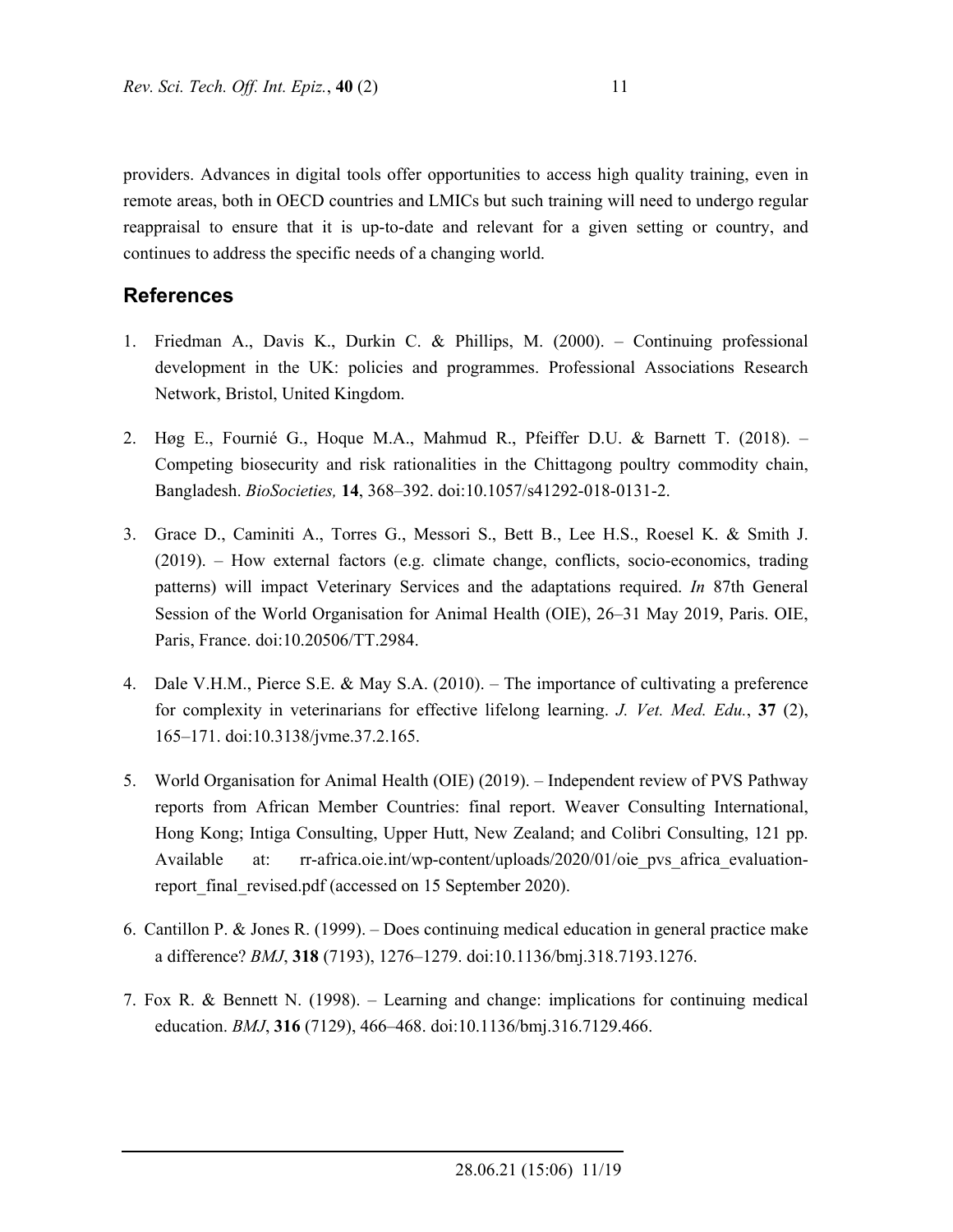- 8. Wallace S. & May S.A. (2016). Assessing and enhancing quality through outcomes-based continuing professional development (CPD): a review of current practice. *Vet. Rec*., **179**  (20), 515–520. doi:10.1136/vr.103862.
- 9. Moore D.A., Klingborg D.J., Brenner J.S. & Gotz A.A. (2000). Motivations for and barriers to engaging in continuing veterinary medical education. *J. Am. Vet. Med. Assoc*., **217** (7), 1001–1006, doi:10.2460/javma.2000.217.1001.
- 10. World Organisation for Animal Health (OIE) (2013). A guide to veterinary education twinning projects. OIE, Paris, France, 40 pp. Available at: www.oie.int/app/uploads/2021/03/veterinary-education-twinning-guide.pdf (accessed on 15 September 2020).
- 11. Sherman D.M. & Dehove A. (2020). Perspective on the OIE Veterinary Education Establishment Twinning Programme. *J. Vet. Med. Edu.*, **47** (Suppl. 1), 3–7. doi:10.3138/jvme.2019-0122.
- 12. Olson C.A. & Tooman T.R. (2012). Didactic CME and practice change: don't throw that baby out quite yet. *Adv. Health Sci. Educ. Theory Pract.*, **17**, 441–451. doi:10.1007/s10459- 011-9330-3.
- 13. Knowles M. (1984). The adult learner: a neglected species, 3rd Ed. Gulf Publishing, Houston, United States of America.
- 14. Merriam S.B. (2002). Andragogy and self-directed learning: pillars of adult learning theory. *New Dir. Adult Cont. Educ*., **2001** (89), 3–14. doi:10.1002/ace.3.
- 15. Grow G.O. (1991). Teaching learners to be self-directed. *Adult Edu. Q*., **41** (3), 125–149. doi:10.1177/0001848191041003001.
- 16. De Villiers M., Bresick G. & Mash B. (2003). The value of small group learning: an evaluation of an innovative CPD programme for primary care medical practitioners. *Med. Educ*., **37** (9), 815–821. doi:10.1046/j.1365-2923.2003.01595.x.
- 17. Kirschner P.A., Sweller J. & Clark R.E. (2006). Why minimal guidance during instruction does not work: an analysis of the failure of constructivist, discovery, problem-based, experiential, and inquiry-based teaching. *Educ. Psychol*., **41** (2), 75–86. doi:10.1207/s15326985ep4102\_1.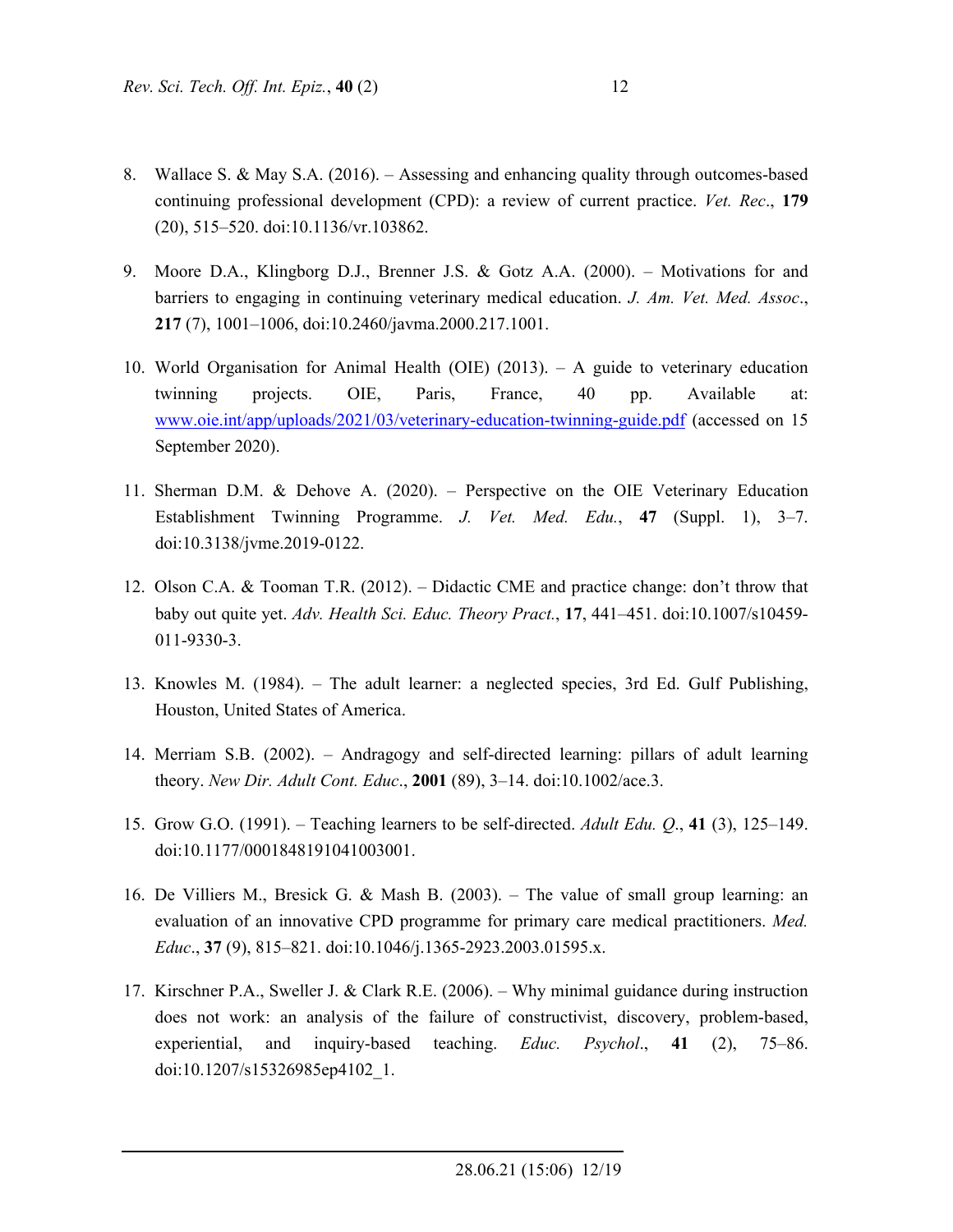- 18. Schön D.A. (1983). The reflective practitioner: how professionals think in action. Basic Books, New York, United States of America.
- 19. Brookfield S. (1995). Becoming a critically reflective teacher. Jossey-Bass, San Francisco, United States of America.
- 20. Sandars J. (2009). The use of reflection in medical education: AMEE Guide No. 44. *Med. Teach.*, **31** (8), 685–695. doi:10.1080/01421590903050374.
- 21. Macdonald G. (2002). Transformative unlearning: safety, discernment and communities of learning. *Nurs. Inq*., **9** (3), 170–178. doi:10.1046/j.1440-1800.2002.00150.x.
- 22. Elton C. & Borges N.J. (2014). Career progression and support. *In* Understanding medical education: evidence, theory and practice, 2nd ed. (T. Swanwick, ed.). John Wiley & Sons, Oxford, United Kingdom, pp. 421–431.
- 23. Jayatilleke N. & Mackie A. (2013). Reflection as part of continuous professional development for public health professionals: a literature review. *J. Public Health*, **35** (2), 308–312. doi:10.1093/pubmed/fds083.
- 24. Short N., Maddison J., Mantis P. & Salmon G. (2007). Veterinary e-CPD: A new model for providing online continuing professional development for the veterinary profession. *J. Vet. Med. Educ.*, **34** (5), 689–694. doi:10.3138/jvme.34.5.689.
- 25. Kalupahana R. & Silva-Fletcher A. (2016). A participant Led programme for field veterinary training to identify bacteriological quality of milk from the farmer to the retail outlet. *Food Control*, **63**, 128–134. doi:10.1016/j.foodcont.2015.11.012.
- 26. Scales P., Pickering J., Senior L., Headley K., Garner P. & Boulton H. (2011). CPD in the lifelong learning sector. *In* Continuing professional development in the lifelong learning sector, 1st ed. Open University Press, Maidenhead, United Kingdom.
- 27. Holm D. & Debnath N. (eds) (2019). Council on International Veterinary Medical Education (CIVME) Newsletter, **3** (4). Available at: conta.cc/2Qb4bJr (accessed on 15 September 2020).
- 28. Berndt A., Murray C.M., Kennedy K., Stanley M.J. & Gilbert-Hunt S. (2017). Effectiveness of distance learning strategies for continuing professional development (CPD) for rural allied health practitioners: a systematic review. *BMC Med. Educ.*, **17**, Article No. 117. doi:10.1186/s12909-017-0949-5.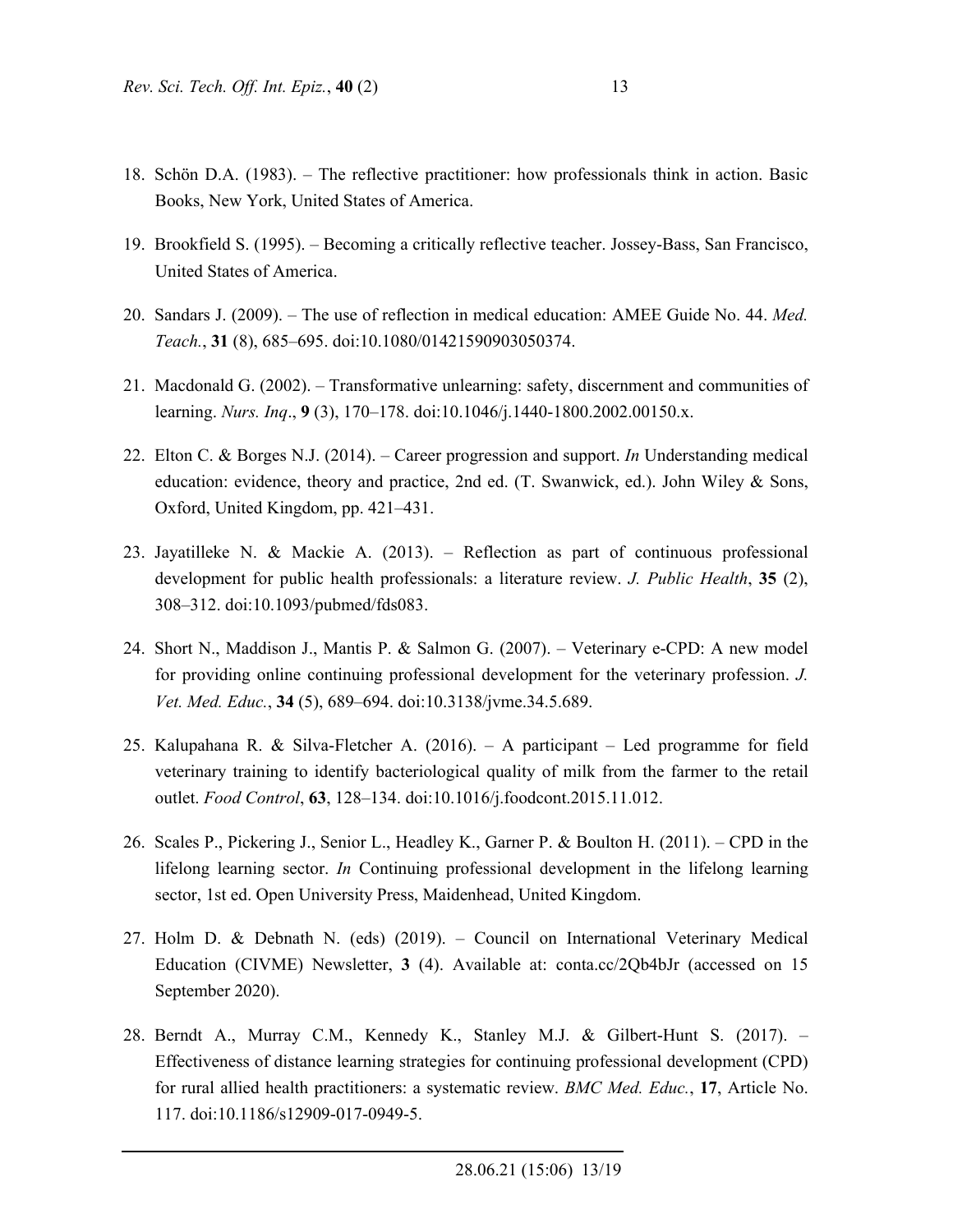- 29. Kinnison T., Thuranira-McKeever C., Kalupahana R. & Silva-Fletcher A. (2020). Multilevel impact of continuing professional development on Sri Lanka's veterinary sector. *Open Learn.,* published online on 3 May 2020. doi:10.1080/02680513.2020.1758650.
- 30. Friedman A. & Woodhead S. (2008). Approaches to CPD measurement. Professional Associations Research Network, Bristol, United Kingdom. Available at: www.iaesb.org/system/files/meetings/files/3629.pdf (accessed on 15 September 2020).
- 31. Moore D.E., Green J.S. & Gallis H.A. (2009). Achieving desired results and improved outcomes: integrating planning and assessment throughout learning activities. *J. Contin. Educ. Health Prof.*, **29** (1), 1–15. doi:10.1002/chp.20001.
- 32. Karp N.V. (1992). Physical therapy continuing education part I: Perceived barriers and preferences. *J. Contin. Educ. Health Prof.*, **12** (2), 111–120. doi:10.1002/chp.4750120210.
- 33. Delver H.A. (2008). Continuing veterinary medical education needs and delivery preferences of Alberta veterinarians. *J. Vet. Med. Educ.,* **35** (1), 129–137. doi:10.3138/jvme.35.1.129.

 $\mathcal{L}_\text{max}$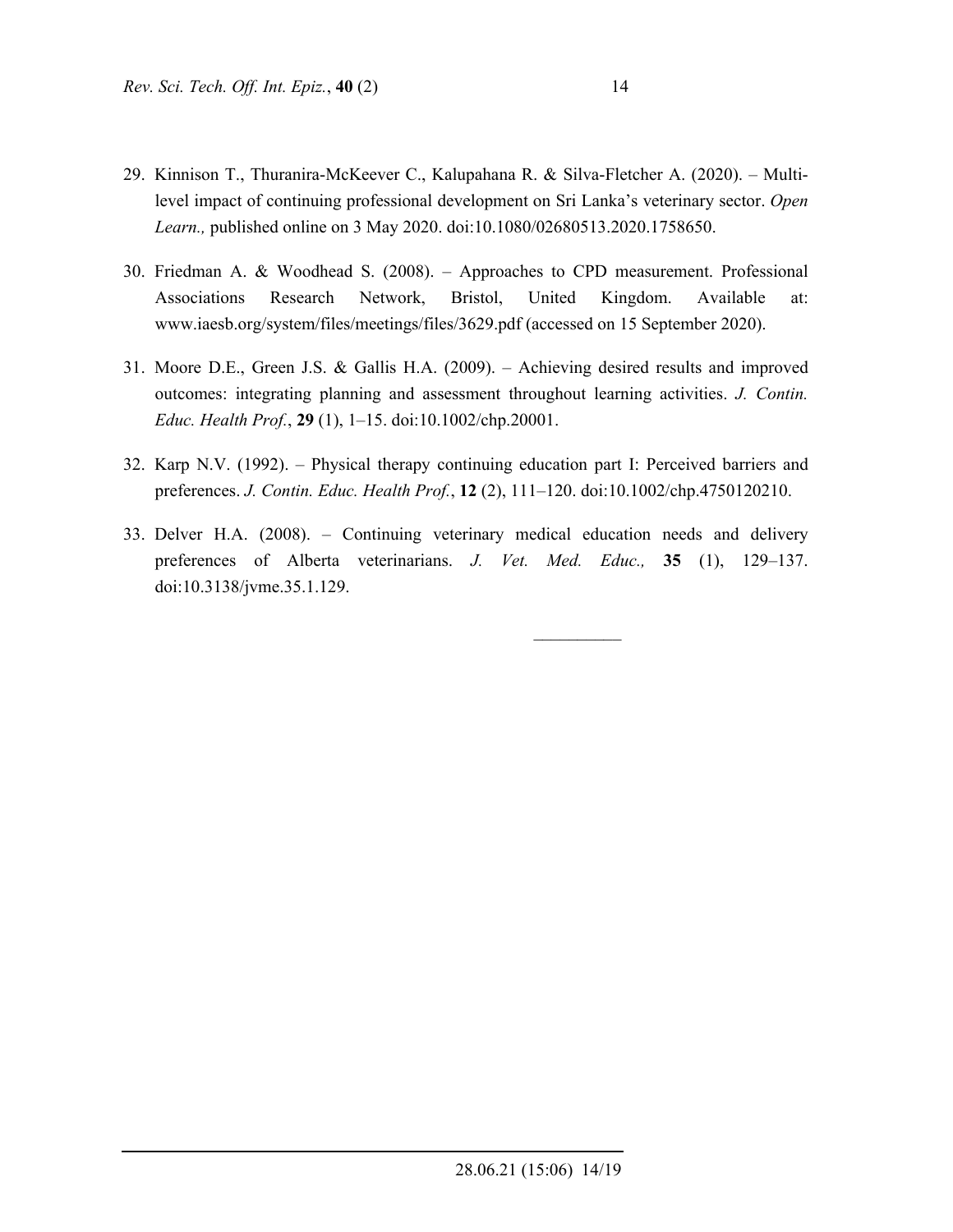#### **Table I**

# **Simplified livestock value chains with involved actors related to animal health and needed veterinary inputs and services from point of production through to consumption**

| Value                                    |                                                             | Inputs for                                                                                                                                            | <b>Production/Far</b>                                                                                                                                                                              | <b>Trading/markets</b>                                                                                                                                                                                            | Processing                                                                                                                                                                                           | Retail                                                                                                               |
|------------------------------------------|-------------------------------------------------------------|-------------------------------------------------------------------------------------------------------------------------------------------------------|----------------------------------------------------------------------------------------------------------------------------------------------------------------------------------------------------|-------------------------------------------------------------------------------------------------------------------------------------------------------------------------------------------------------------------|------------------------------------------------------------------------------------------------------------------------------------------------------------------------------------------------------|----------------------------------------------------------------------------------------------------------------------|
| chain                                    |                                                             | production                                                                                                                                            | m                                                                                                                                                                                                  |                                                                                                                                                                                                                   |                                                                                                                                                                                                      |                                                                                                                      |
| Intensive poultry production, Bangladesh | Actors<br>involved in<br>veterinary<br>service<br>provision | Feed providers<br>Drug sellers<br>Health advisor<br>Research                                                                                          | Farmer<br>Private<br>Veterinarian<br>Official<br>veterinarian<br>Health advisor<br>Research                                                                                                        | Middlemen and<br>traders at<br>different levels<br><b>Truck drivers</b>                                                                                                                                           | Slaughterhouse<br>workers<br>Veterinary<br>inspectors                                                                                                                                                | Sales personnel<br>Food safety<br>inspectors                                                                         |
|                                          | Veterinary<br>challenges                                    | Veterinary drugs<br>Vaccines<br>Medical feed<br>Knowledge                                                                                             | Neonatal<br>mortality<br><b>Nutrition</b><br>Water<br>Husbandry<br>Welfare<br>Epidemics<br>Endemics<br>Zoonoses<br>Metabolic<br>diseases<br>Stock losses<br>Infertility<br>Breeding<br>Biosecurity | Identification and<br>traceability<br>Movement<br>controls<br>Welfare<br>standards<br><b>Nutrition</b><br>Water<br>Transport<br>Check-points<br>Biosecurity<br><b>Markets</b><br>Quarantine<br>Export regulations | Welfare<br>standards<br>Pre-mortem<br>Humane<br>slaughter<br>Bleed out<br>Traceability<br>Post-mortem<br>Sanitary<br>standards<br>Carcass quality<br><b>Primal cuts</b><br>Labelling<br>Cold storage | Sanitary<br>standards<br><b>Butchery skills</b><br>Packaging<br>Labelling<br>Marketing/promot<br>ion<br>Cold storage |
|                                          | Veterinary<br>skills and<br>roles                           | Oversight<br>medical feed<br>Drug quality and<br>drug dispensing<br>Vaccine<br>provision<br>Coordination<br>surveillance and<br>control<br>programmes | Clinical and herd<br>health services<br>Surveillance and<br>control<br>programmes<br>Outbreak<br>investigation<br>Diagnostics<br>Animal welfare                                                    | Health check<br>Certification<br>Market inspection<br>Animal welfare                                                                                                                                              | Animal welfare<br>Meat inspection<br>Food safety<br>diagnostics                                                                                                                                      | Manage food<br>safety risks                                                                                          |
| Extensive beef production, Kenya         | Actors<br>involved in<br>veterinary<br>service<br>provision | Drug sellers<br>Community<br>animal health<br>workers<br>Private and<br>public vets<br>Research                                                       | Disease reporters<br>Private and<br>public vets<br>Research                                                                                                                                        | <b>Traders</b><br>Holding ground /<br>Quarantine<br>personnel<br>Veterinary<br>Inspectors                                                                                                                         | Slaughterhouse<br>workers<br>Veterinary<br>inspectors                                                                                                                                                | <b>Butchers</b><br>Sales personnel<br>Food safety<br>inspectors                                                      |
|                                          | Veterinary<br>challenges                                    | Veterinary drugs<br>Vaccines<br>Medical feed<br>Knowledge                                                                                             | <b>DOC</b> mortality<br>Nutrition and<br>water<br>Husbandry<br><b>Bird density</b><br>Welfare                                                                                                      | Mixing multiple<br>species<br>Transport<br>Bird density/ heat<br>stress<br>Feed/Water                                                                                                                             | Humane<br>slaughter<br>Slaughtering<br>skills<br>Structural & Halal<br>Cold chain                                                                                                                    | Hygiene<br>Cold chain<br>Post-mortem<br>aging                                                                        |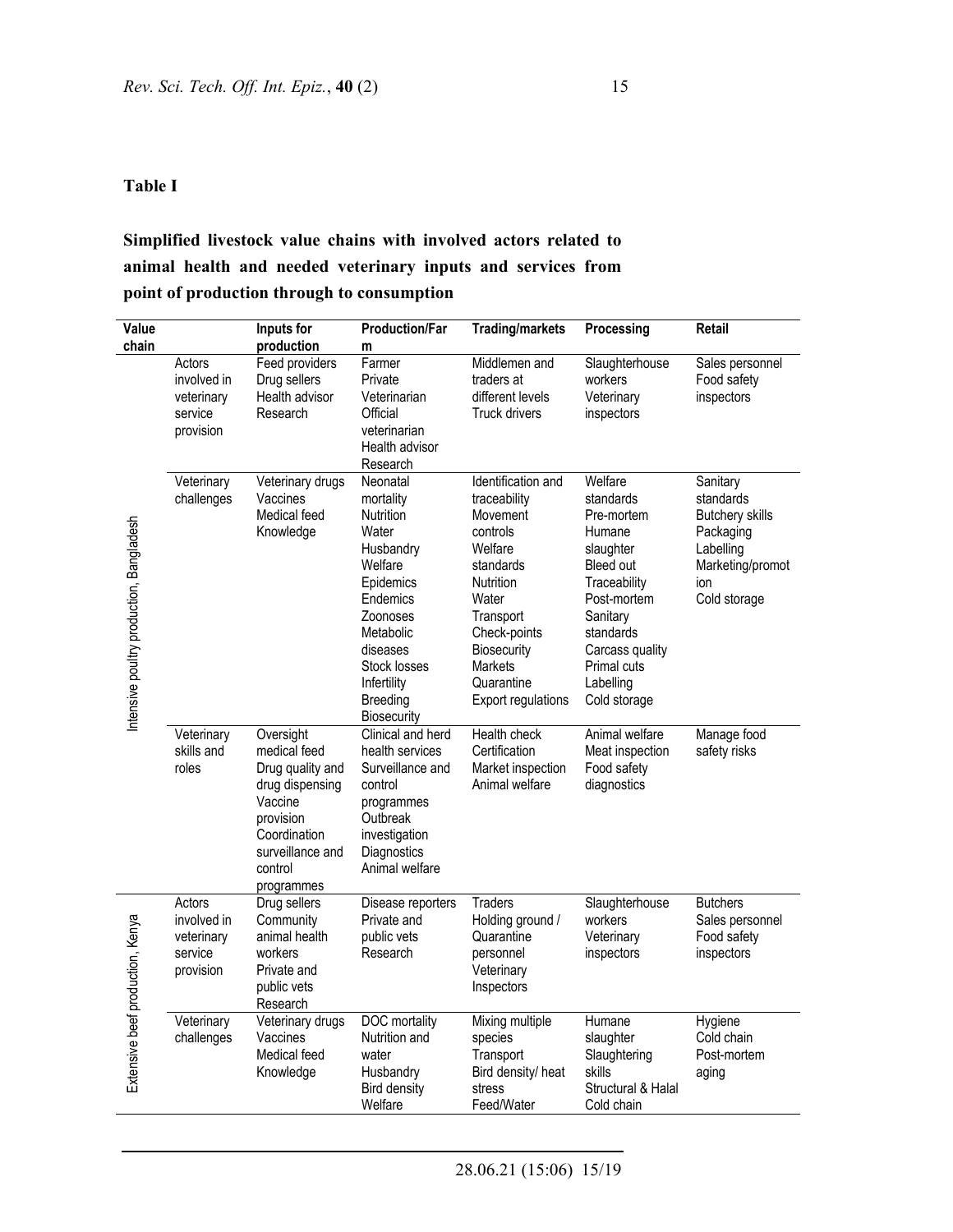|                                   |                                                                                  | Epidemics<br>Endemics<br>Zoonoses<br>Metabolic<br>disease<br>Stock losses                                                         | <b>Biosecurity</b><br>Export regulations                                                                                 | Contamination<br>Sanitary<br>standards<br>Carcass quality<br>Post-mortem<br>aging |                                                         |
|-----------------------------------|----------------------------------------------------------------------------------|-----------------------------------------------------------------------------------------------------------------------------------|--------------------------------------------------------------------------------------------------------------------------|-----------------------------------------------------------------------------------|---------------------------------------------------------|
|                                   |                                                                                  | Infertility<br>Breedina                                                                                                           |                                                                                                                          |                                                                                   |                                                         |
| Veterinary<br>skills and<br>roles | Disease<br>diagnosis<br>Treatment<br>Prophylaxis.<br><b>Production</b><br>advice | Clinical and herd<br>health services<br>Disease<br>prevention<br>Managing<br>zoonotic risks<br>Advanced<br>production<br>practice | Market<br>information<br>Disease<br>recognition<br>Health<br>examination,<br>Sanitary<br>certification<br>Animal welfare | Pre and post -<br>mortem<br>inspection skills<br>Carcase grading                  | <b>Butchery skills</b><br>Sanitary/hygiene<br>standards |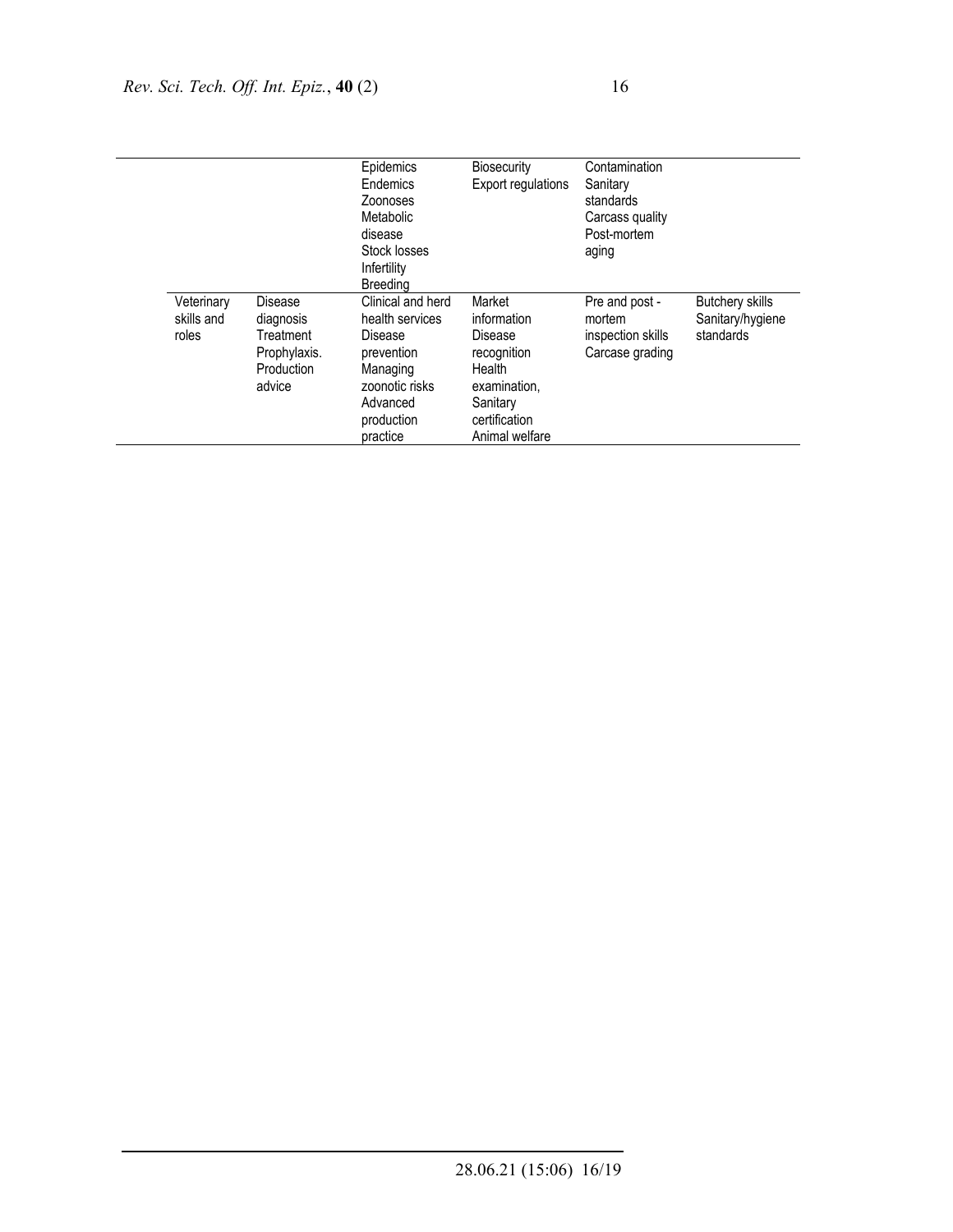### **Table II**

# **Characteristics of examples of veterinary continuing professional**

### **development programmes**

| Country                  | and<br>role<br>Name<br>οf                                                                                                                          | Who provides CPD                                                                                                                                                          | <b>CPD structure</b>                                                                                                                                                            | <b>Targeted service providers</b>                                                                                                                                                                                                                                                                                                                                                                                                |
|--------------------------|----------------------------------------------------------------------------------------------------------------------------------------------------|---------------------------------------------------------------------------------------------------------------------------------------------------------------------------|---------------------------------------------------------------------------------------------------------------------------------------------------------------------------------|----------------------------------------------------------------------------------------------------------------------------------------------------------------------------------------------------------------------------------------------------------------------------------------------------------------------------------------------------------------------------------------------------------------------------------|
|                          | regulatory body                                                                                                                                    |                                                                                                                                                                           | (CP = credit points)                                                                                                                                                            |                                                                                                                                                                                                                                                                                                                                                                                                                                  |
| $\overline{\mathsf{UK}}$ | Royal College of Veterinary<br>Surgeons<br>www.rcvs.org.uk/lifelong-<br>learning/continuing-<br>professional-development-<br>cpd/                  | Universities, digital<br>recording platform<br>$(1CPD)$ ,<br>Cert (AVP) assessment<br>providers                                                                           | VS - 35 hrs/ year<br>VN - 15 hrs/year                                                                                                                                           | Veterinary Surgeons (VS)<br>Veterinary Nurses (VN)                                                                                                                                                                                                                                                                                                                                                                               |
| South<br>Africa          | South African Veterinary<br>Council<br>savc.org.za<br>Accreditation and<br>monitoring of CPD activities                                            | Universities, veterinary<br>professional<br>associations, regulatory<br>bodies and accredited<br>service providers                                                        | 60 CP points per three-<br>year cycle, of which<br>twenty (20) points have<br>to be structured activities                                                                       | Veterinarians<br><b>Veterinary Specialists</b><br><b>Compulsory Veterinary Community Service</b><br>Animal Health Technicians<br>Laboratory Animal Technologists<br><b>Veterinary Nurses</b><br>Veterinary Technologists<br>Veterinary Physiotherapists                                                                                                                                                                          |
| <b>Banglades</b><br>h    | Bangladesh Veterinary<br>Council<br>bvc.gov.bd                                                                                                     | Bangladesh College<br>Veterinary Surgeon<br>bcvsbd.org/                                                                                                                   | <b>Board examinations</b><br>Public veterinarians 60<br>hrs/years                                                                                                               | Public sector veterinarians<br>Board examinations for Member and Fellow<br>of the College of Veterinary Surgeons                                                                                                                                                                                                                                                                                                                 |
| <b>USA</b>               | Association of American<br><b>Veterinary Medical Colleges</b><br>www.aavmc.org<br>continuing education (CE)<br>credits as mandated by the<br>state | Universities, veterinary<br>professional<br>associations, regulatory<br>bodies and accredited<br>service providers                                                        | Examples<br>Indiana - 40 hours of CE<br>points/ two-year<br>Idaho - 20 hours of CE<br>points/ two years                                                                         | Veterinarians                                                                                                                                                                                                                                                                                                                                                                                                                    |
| Australia                | Australian Veterinary<br>Association<br>www.ava.com.au<br>CPD accreditation and<br>monitoring done by<br>individual state veterinary<br>boards     | Universities, veterinary<br>professional<br>associations.<br>accredited service<br>providers and<br><b>Accreditation Program</b><br>of Australian<br>Veterinarians (APAV) | Queensland 60 units/<br>three years with at least<br>15 units to be structured<br>activity                                                                                      |                                                                                                                                                                                                                                                                                                                                                                                                                                  |
| Kenya                    | Kenya Veterinary Board<br>kenyavetboard.or.ke/cpd/<br>CPD Accreditation and<br>monitoring of CPD activities                                        | Universities, veterinary<br>professional<br>associations, regulatory<br>bodies and accredited<br>service providers                                                        | VS - twenty (20) CP per<br>year<br>VP- min of fourteen (14)<br>CP per year<br>maximum number of<br>CPD hours that can be<br>accredited for a one (1)<br>day is eight (8) hours. | Veterinary Surgeons (VS)<br>Veterinary Para-Professionals (VP)<br>Formal study for additional qualifications<br>- Short training and organisational activities<br>- Professional involvement in professional<br>associations, committees etc<br>- Publication of scholarly articles in journals<br>and book chapters.<br>- Mentorship of students and interns.<br>- Community service e.g. extension<br>activities among others. |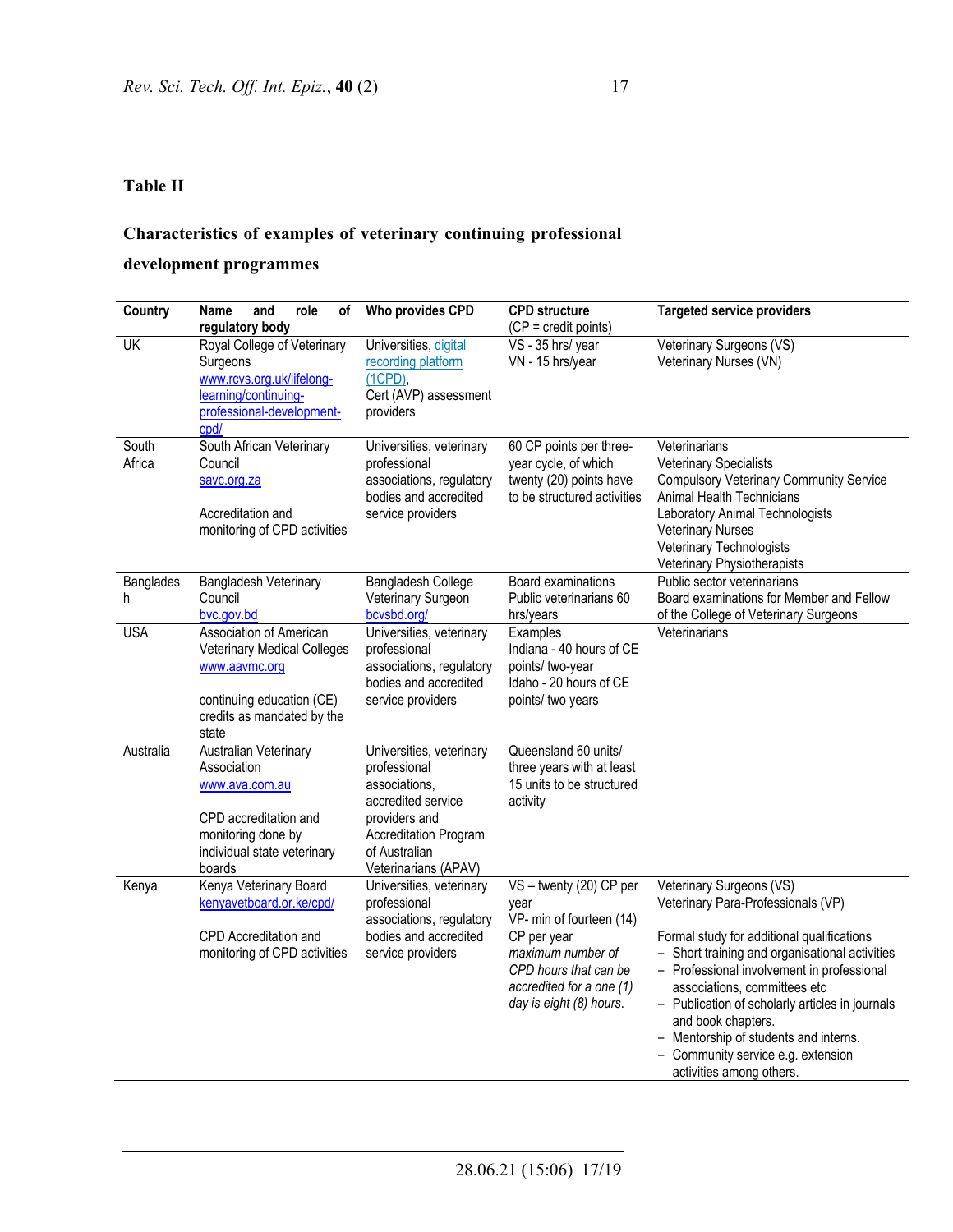| Namibia  | National Veterinary Council                                                                                                                                         | CPD in Namibia mainly<br>by the<br>organised<br>Veterinary Association.                                                                 | $VS - 60$ points / 3 years<br>$VP - 30$ points / 3 years | Structured activities: courses, conferences,<br>preparing and monitoring exams, review<br>articles, giving lectures, developing curricula,<br>promoting theses, online activities with<br>written assessment |
|----------|---------------------------------------------------------------------------------------------------------------------------------------------------------------------|-----------------------------------------------------------------------------------------------------------------------------------------|----------------------------------------------------------|--------------------------------------------------------------------------------------------------------------------------------------------------------------------------------------------------------------|
| Tanzania | Council<br>Veterinary<br>οf<br>Tanzania                                                                                                                             | CPD courses organised<br>the<br>Tanzania<br>bv<br>Veterinary Association<br>[TVA]<br>and<br>-in<br>association with Zoetis<br>and WSAVA | $VS - 30$ points / 3 years<br>$VP - 15$ points / 3 years | CPD categories include: formal studies, short<br>training<br>and<br>organisational<br>activities,<br>involvement,<br>professional<br>Authorship,<br>Mentoring, Community involvement,                        |
| Mexico   | National<br>Council<br>for<br><b>Veterinary Medicine</b><br>Education (CONEVET)<br>No details regarding CPD<br>Accreditation<br>and<br>monitoring of CPD activities | accredits colleges and<br>certifies professionals<br>(there are 40<br>Vet<br>Schools)                                                   |                                                          |                                                                                                                                                                                                              |

APAV: Accreditation Program of Australian Veterinarians AVP: Advanced Veterinary Practice CE: continuing education CONEVET: National Council for Veterinary Medicine Education CP: credit points CPD: continuing professional development TVA: Tanzania Veterinary Association VN: Veterinary Nurse

VP: Veterinary Para-Professional

VS: Veterinary Surgeon

WSAVA: World Small Animal Veterinary Association